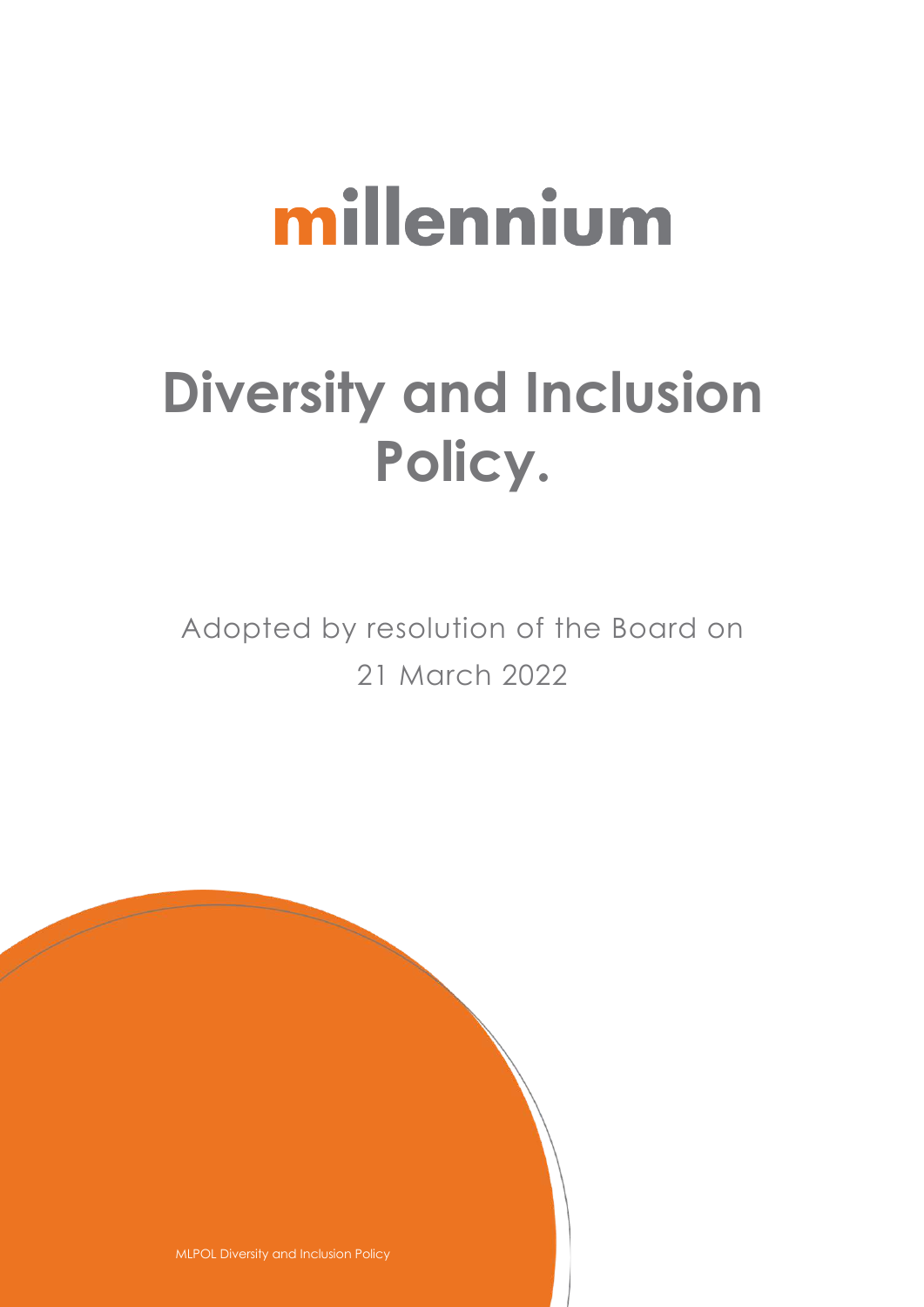### Contents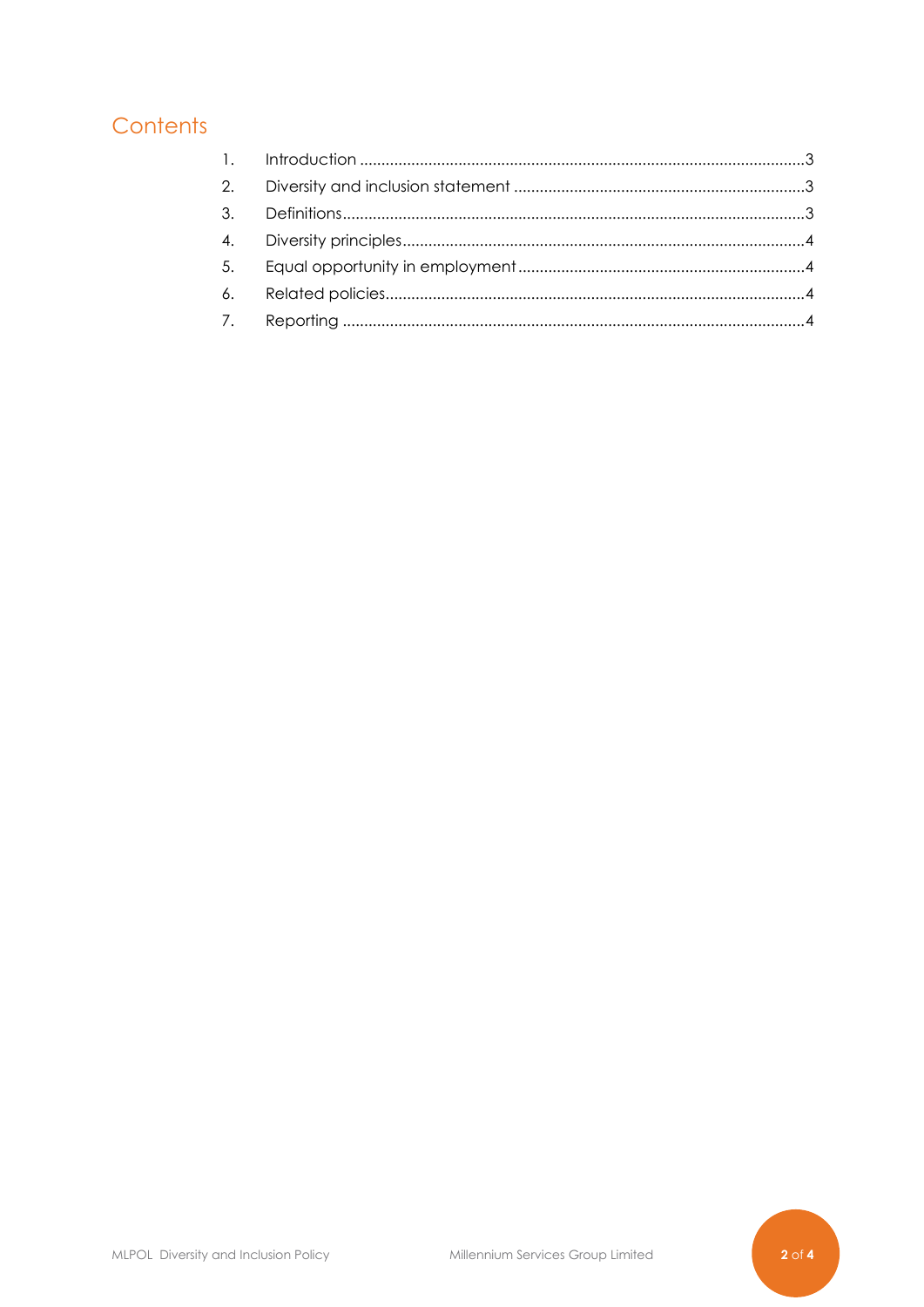#### <span id="page-2-0"></span>1. Introduction

This policy provides the framework by which Millennium Services Group (Millennium) actively manages and encourages diversity and inclusion. Millennium recognises that diversity and inclusion is everyone's business. Millennium's goal is to create a culture that is diverse, inclusive and that respects and celebrates our differences.

#### <span id="page-2-1"></span>2. Diversity and inclusion statement

Millennium appreciates the value inherent in a diverse workforce.

Millennium values the differences between people and the contribution these differences make to our business.

We will actively manage diversity and inclusion, seeking ways of acknowledging and embracing the differences that exist. This means that we will actively seek to:

- flexibly accommodate the unique needs of many different employees;
- ensure that all employees are treated with respect, dignity, and openness; and
- ensure that our business practices, policies, and procedures do not prevent people from diverse backgrounds having equality of opportunity within Millennium.

#### <span id="page-2-2"></span>3. Definitions

In relation to this Diversity & Inclusion Policy:

- **Diversity** refers to the visible and invisible differences that exist between people, including (but not limited to) race, colour, physical features, sex, sexual preference, gender identity, lawful sexual activity, age, physical or mental disability, marital status, family responsibilities, pregnancy, breast feeding, carer responsibilities, religion, political opinion, national extraction, social origin, industrial activity or trade union membership. It also refers to diverse ways of thinking and ways of working.
- **Inclusion** refers to ensuring that current, future and potential employees have equality of opportunity at Millennium without any barriers or obstacles as a result of their marital status, family responsibilities, pregnancy, breast feeding, carer responsibilities, race, colour, physical features, sex, sexual preference, gender identity, lawful sexual activity, age, physical or mental disability, religion, political opinion, national extraction, social origin, industrial activity or trade union membership.
- **Equal employment opportunity** (EEO) is the principle that all persons can have equal access to employment opportunities based on merit, without fear of discrimination or harassment on unlawful grounds.